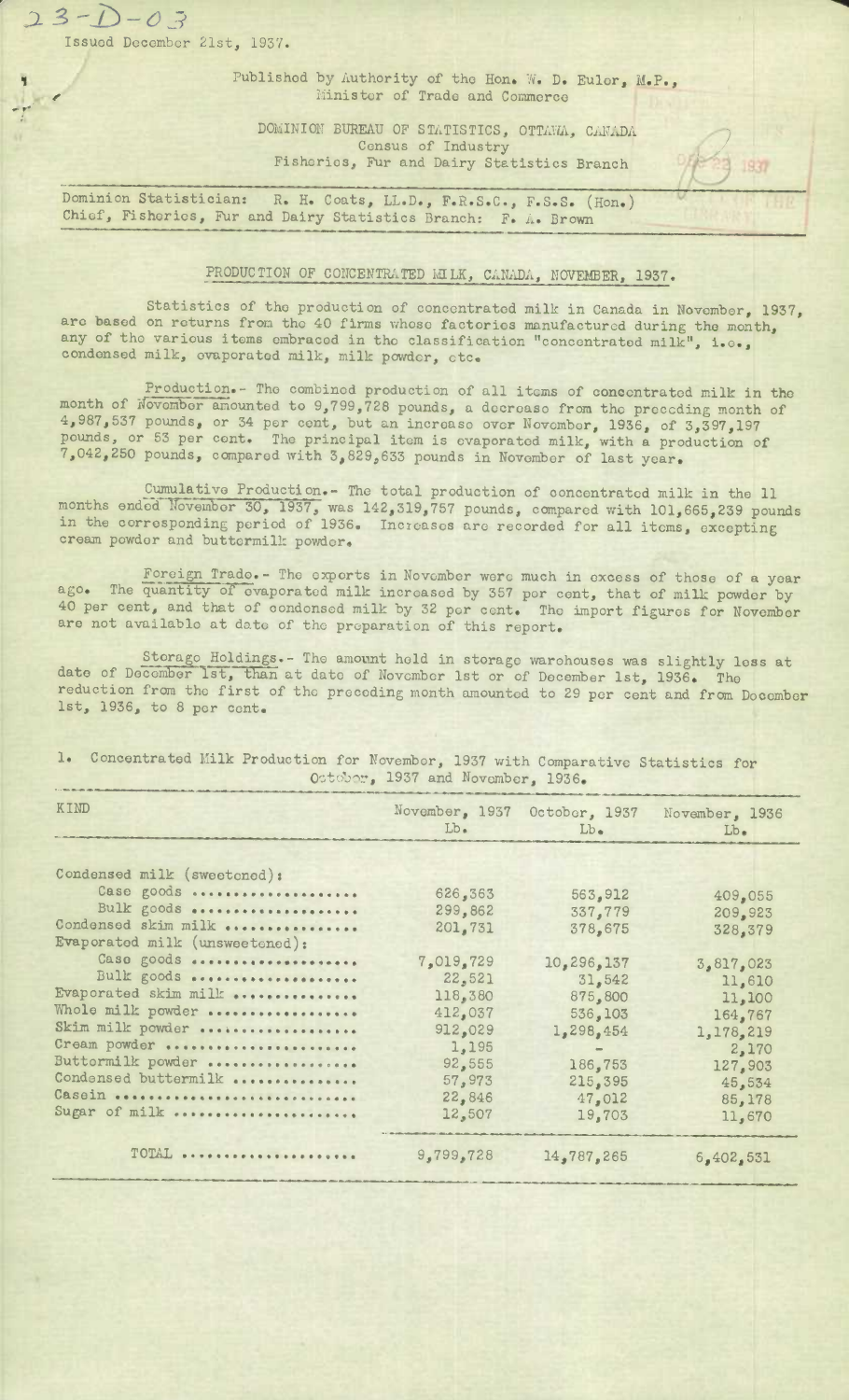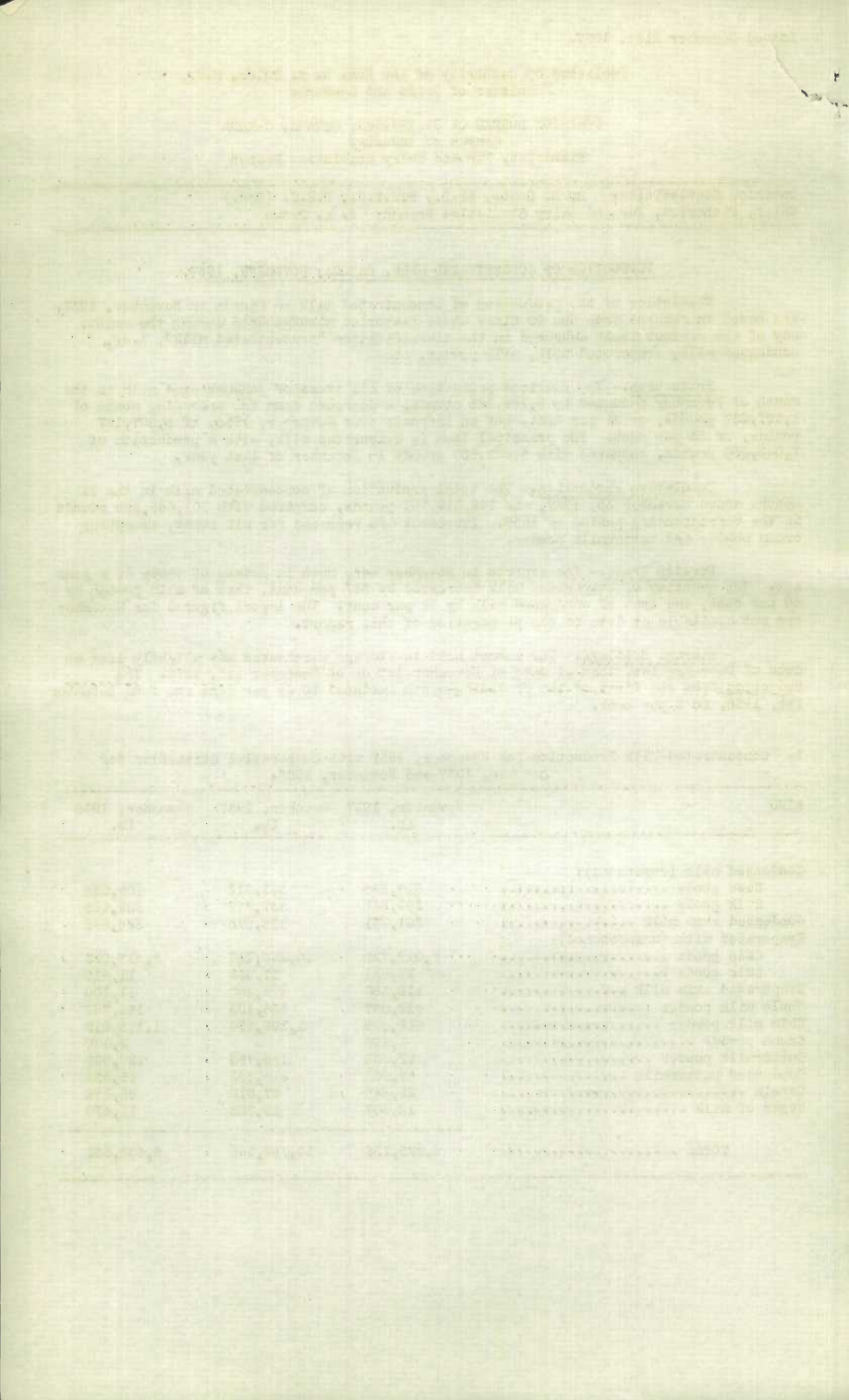Cumulative production of Concentrated Milk for the eleven Months ended November 30, 1937, with Comparative Statistics for the oleven Months endod November 30. 1936.

|                                | Eleven Months onded November 30: |                 |
|--------------------------------|----------------------------------|-----------------|
| Kind                           | 1937                             | 1936            |
|                                | Lb.                              | Lb <sub>o</sub> |
| Condensed Milk (sweetened):    |                                  |                 |
| Case goods                     | 6,848,881                        | 4,512,495       |
| Bulk goods                     | 3,209,993                        | 2,703,790       |
| Condonsed skim milk            | 4,461,825                        | 4, 176, 345     |
| Evaporated milk (unsweetened): |                                  |                 |
| Case goods                     | 98, 245, 557                     | 66,225,292      |
| Bulk goods                     | 311,734                          | 214,578         |
| Evaporated skim milk           | 1,389,574                        | 136,675         |
| Whole milk powder              | 5,181,220                        | 2,919,008       |
| Skim milk powder               | 16,967,619                       | 16,701,528      |
| Cream powder                   | 31,044                           | 77,730          |
| Buttermilk powder              | 2,214,200                        | 2,324,351       |
| Condensed buttormilk           | 2,305,588                        | 640,779         |
| Casein                         | 968,944                          | 918,119         |
| Sugar of milk                  | 183,578                          | 114,549         |
| TOTAL                          | 142,319,757                      | 101,665,239     |

 $3.5$ Production by Months of Condensed Milk, Evaporated Milk and Skim Milk Powder for the Period January to Novomber, 1937.

|                        | Condensed Milk |                       | Evaporated Milk | Skim Milk             |           |
|------------------------|----------------|-----------------------|-----------------|-----------------------|-----------|
|                        |                | Case Goods Bulk Goods |                 | Case Goods Eulk Goods | Powder    |
|                        |                | $Lb$ . $Lb$ .         |                 | $Lb.$ $Lb.$           | Lb.       |
| January                | 385,926        | 182,007               | 4, 154, 272     | 15,063                | 1,065,624 |
| February               | 388,278        | 243,955               | 3,924,770       | 26,352                | 796,844   |
| March                  | 941,168        | 299.679               | 5,095,330       | 13,283                | 1,040,052 |
| April                  | 965,063        | 255,668               | 8,438,137       | 13,688                | 1,341,581 |
| May                    | 914,158        | 307,724               | 10,561,454      | 7,940                 | 2,007,750 |
| June <i>secondence</i> | 366,216        | 340,272               | 14, 106, 049    | 68,220                | 2,565,655 |
| July $$                | 656,142        | 320,444               | 11,863,525      | 12,024                | 2,898,992 |
| August sessessess      | 478, 472       | 236,887               | 11,482,426      | 91.014                | 1,929,624 |
| Soptember              | 563,183        | 385,716               | 11,303,728      | 10,087                | 1,711,014 |
| October                | 563,912        | 337,779               | 10,296,137      | 31,542                | 1,298,454 |
| November               | 626,363        | 299,862               | 7,019,729       | 22,521                | 912,029   |

Imports and Exports of Concentrated Milk November, 1937, with Comparative Statistics  $4.$ for October, 1937 and November, 1936 (a).

|                  | Quantity Imported            |         |              | Quantity Exported |           |           |
|------------------|------------------------------|---------|--------------|-------------------|-----------|-----------|
|                  | November, October, November, |         |              | November,         | October,  | November, |
|                  | 1937                         | 1937    | 1936         | 1937              | 1937      | 1936      |
|                  | $Lb$ .                       | $Lb -$  | $1b -$       | $Lb$ .            | $Lb$ .    | $Lb$ .    |
| Condensed milk   | (b)                          | 1,053   | 648          | 233,800           | 125,200   | 176,800   |
| Evaporated milk. |                              | ner.    | and the con- | 4,065,100         | 2,104,100 | 889,000   |
| Milk Powder      | (b)                          | 186,557 | 20,191       | 465,900           | 435,800   | 333,200   |
| Casein           | (b)                          | 191.504 | 38,146       |                   | 90        | 2,800     |

 $5.$ Concentrated Milk Products in Cold Storage Warehouses, December 1, 1937, with Comparative Statistics for November 1, 1937 and December 1, 1936. (c).

| Kind                     | $Lb$ .       | $Lb$ .                                                                                         | December 1,1937 November 1,1937 December 1, 1936<br>$Lb$ . |
|--------------------------|--------------|------------------------------------------------------------------------------------------------|------------------------------------------------------------|
| Condensed milk           | 553.173      | 518,739                                                                                        | 524,036                                                    |
| Condensed skim milk      | 117,238      | 284,781                                                                                        | 178,814                                                    |
| Evaporated milk          | 8,709,930    | 12,278,483                                                                                     | 9,196,287                                                  |
| Evaporated skim milk     | 12,674       | $\frac{1}{2} \left( \frac{1}{2} \right) \left( \frac{1}{2} \right) \left( \frac{1}{2} \right)$ | 35.373                                                     |
| Whole milk powder        | 485,997      | 605,059                                                                                        | 648,226                                                    |
| Skim milk powder         | 1,224,588    | 1,938,688                                                                                      | 1,634,955                                                  |
| Buttormilk powder        | 139,611      | 124,370                                                                                        | 57,967                                                     |
| Cream powder             | 1,521        | 2,497                                                                                          | 7,143                                                      |
| Casein                   | 67,480       | 78,003                                                                                         | 71,494                                                     |
| TOTAL ****************** | 11, 312, 212 | 15,830,620                                                                                     | 12,354,295                                                 |

(a) External Trade Branch -"Imports and Exports of Milk and Its Products and Eggs."

(b) Not yet available.

 $\frac{1}{\alpha}$ 

(a) Agricultural Branch - "Cold Storage Holdings in Canada".